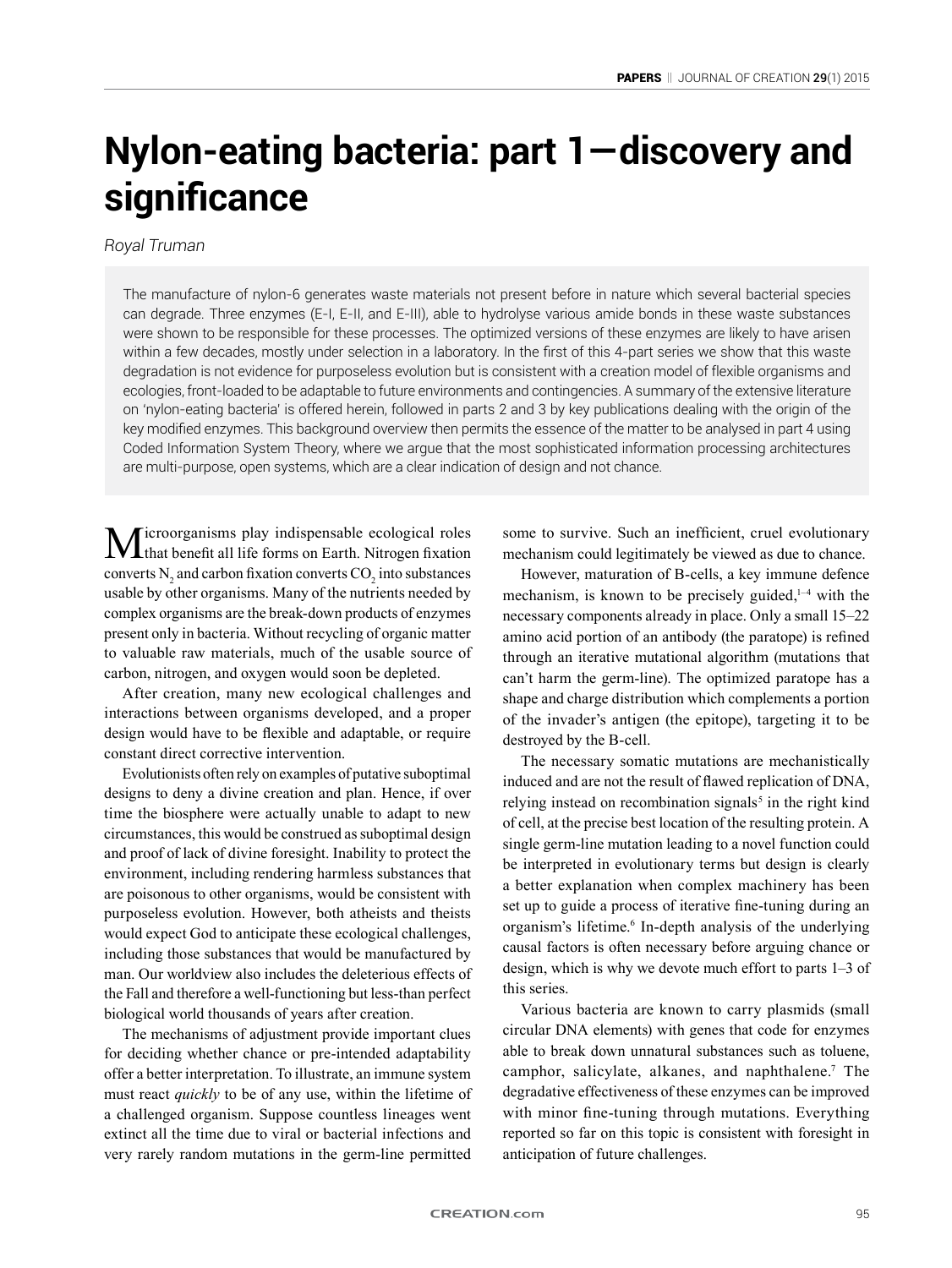## **'Nylon-eating' bacteria**

In 1975, a research team from Osaka University in Japan investigated whether bacteria could live off synthetic materials collected from the waste water released during nylon-6 production.<sup>8</sup> Nylon-6 is produced by ring cleavage polymerization of caprolactam (figure 1) and its manufacture releases unnatural materials such as ɛ-caprolactam, 6-aminohexanoic acid cyclic dimer, and 6-aminohexanoic acid oligomers into the environment.

By selectively subculturing the variants able to grow most rapidly in ε–aminocaproic acid cyclic dimer, a population designated K172 was isolated $9$  that could grow on this dimer as its sole source of nitrogen and carbon but could also metabolise several other organic waste materials.<sup>10</sup>

Since nylon production began in the 1930s, it seemed unlikely that highly tuned enzymes that are able to metabolise these unnatural waste substances should already have existed, which led to much discussion as to whether this was evidence for evolution of *de novo* proteins. In fact, three enzymes analyzed in sp. K172 were able to degrade three synthetic compounds, and seem to be quite different from enzymes present in any of the other *Flavobacterium* species reported.

Although it is known that other microorganisms can also hydrolyse linear and cyclic oligomers of ε–aminocaproic acid, this is the first report of a bacterial species using synthetic substances as its sole source of carbon and nitrogen nutrient.

We examine next the three new or, more accurately, *modified* enzymes that are able to degrade waste substances resulting from the manufacture of nylon-6: E-I, E-II, and E-III.

#### E-I. Hydrolysis of 6-aminohexanoic acid cyclic dimer (Acd)

*Flavobacterium* sp. K172 (reported as *Achromobacter guttatus* K172 in the older literature) is a bacterial strain found in damp soils and fresh water. Research led by Negoro and Kinoshita showed that new colonies could grow on a medium containing 6-aminohexanoic acid cyclic dimer (Acd), a side product of nylon-6 manufacture, as the sole source of carbon and nitrogen (first reaction shown in figure  $2$ ).<sup>11</sup>

The enzyme E-I displayed considerable substrate specificity and did not measurably process several other aminohexanoic acids and polypeptides (as determined by the laboratory sensitivities available over three decades ago). The low kinetic turnover number  $(8 \text{ s}^{-1})$  compared to other cyclic amide hydrolases (e.g.  $35-260$  s<sup>-1</sup> for penicillinase) raised the possibility that a variant enzyme had adapted to a new synthetic substrate.<sup>12</sup> Plasmid depletion experiments

(i.e. elimination from the host) identified plasmid pOAD2 as supplying the necessary gene.<sup>13</sup>

The ability to degrade Acd was also found in another bacterial species, *Pseudomonas* sp. NK87,<sup>14</sup> isolated from the waste water of a nylon factory in Unitika, Uji, Japan. This strain was also able to grow on Acd as the sole source of carbon and nitrogen.15 The wild-type gene already functioned to some extent in free nature and could be optimized under carefully guided strong selection in a laboratory at 30°C for two to three days. Colonies that appeared were further purified on Acd plates.

#### E-II. Hydrolysis of 6-aminohexanoic acid oligomers (Ald)

*Flavobacterium* sp. K172 (reclassified later as *Arthrobacter* sp.) was isolated from the waste water of a nylon factory.<sup>16</sup> An enzyme was isolated that could hydrolyse the second step in the pathway presented in figure 2, using 6-aminohexanoic acid oligomers ranging from dimer to hexamer and icosamer. It did not hydrolyse hectamers, however. The activity decreased with increase of the polymerization number of the oligomer.

The 6-aminohexanoic acid residue was removed successively from the amino terminus. However, the enzyme could not hydrolyse other linear amides, cyclic amides, dipeptides, or tripeptides tested, such as 6-aminohexanoic acid cyclic dimer, 6-caparolactam, 5-valerolactam, 2-pyrrolidone, 30 kinds of peptides, 8 kinds of tripeptides, tetra-alanine and penta-alanine, casein, 6-N-acetyllysine, N-acetyltrialanine, N-carbobenzoxyglycylleucinamide, N-acetyltrialanine methyl ether, glutamine, and asparagine.<sup>16</sup>

High enzyme specificity had also been reported for  $E-I$  in the same bacterial strain,<sup>8</sup> and the genes for  $E-I$  and E-II were located at distant sites on the same plasmid. E-II hydrolase activity was also observed in another bacterial strain, *Corynebacterium aurantiacum,* which led the authors to suggest an independent origin for both kinds of genes although they did not propose from which genes. Significantly, they pointed out that adapting to unnatural synthetic compounds, such as nylon oligomers, does not seem to be a very rare phenomenon in nature.<sup>17</sup>

Further insight was gained when Negoro *et al.*18 analysed the pOAD2 plasmid by cleaving it with various restriction endonucleases *(Eco*RI, *Hind*III, *Bam*HI, *Sal*l, *Pst*I, *Bgl*II, *Mlu*I, *Pvu*II, *Xho*I, *Sma*I). Fragments were ligated to a standard research vector (pBR322) and transformed to



**Figure 1**. Ring-opening polymerization of caprolactam to form nylon-6.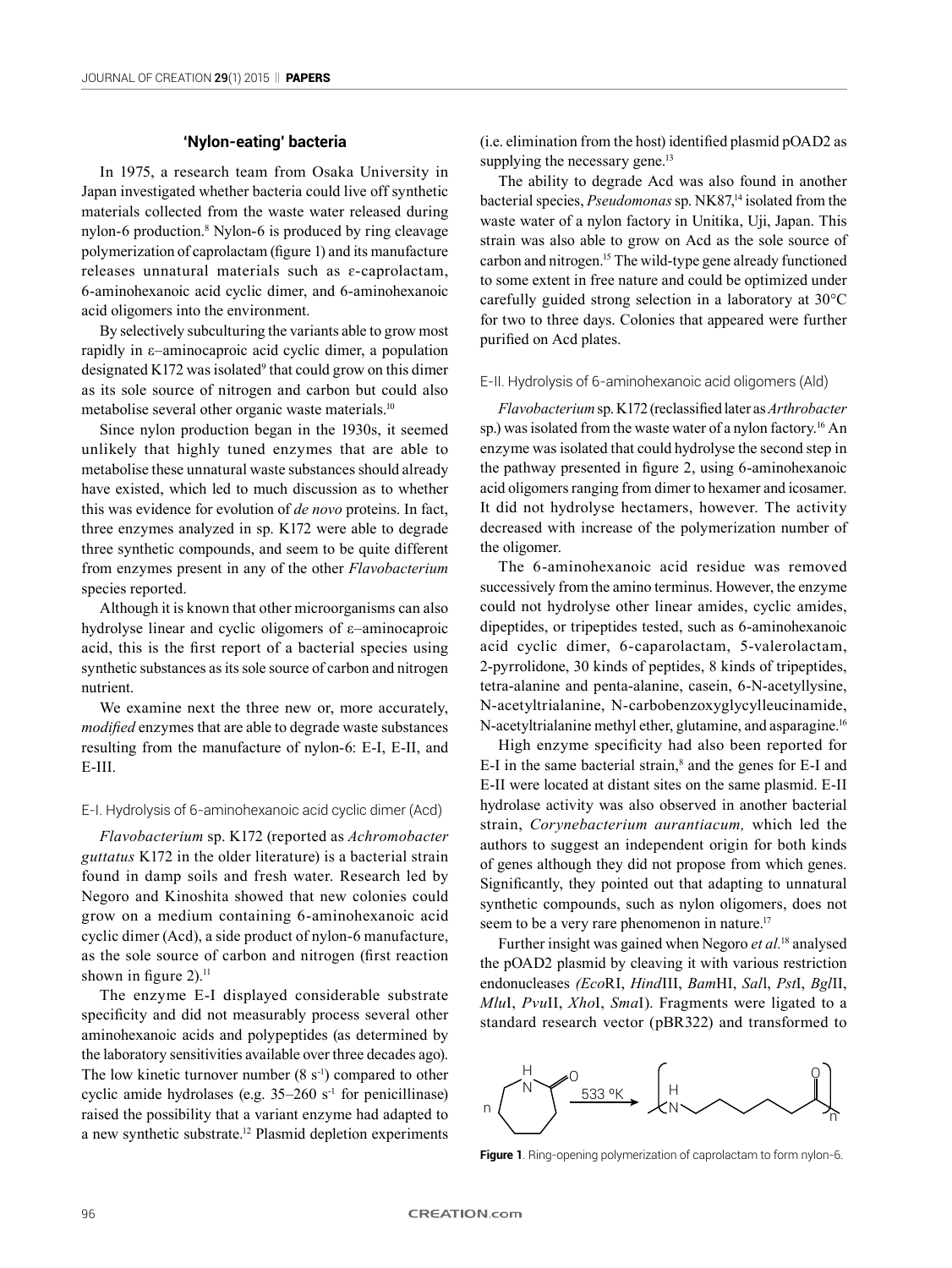

enzyme E-I = 6-amionohexanoic acid cyclic dimer hydrolase enzyme E-II = 6-amionohexanoic acid oligomer hydrolase

**Figure 2**. Enzyme degradation pathway of 6-aminohexanoic acid cyclic dimer to 6-aminohexanoic acid. Enzyme E-I = 6-aminohexanoic acid cyclic dimer hydrolase. Enzyme E-II = 6-aminonohexanoic acid oligomer hydrolase.

*E. coli* recipients, which were able to survive exposure to ampicillin. Transformed *E. coli* were isolated and shown to possess E-I and E-II enzymatic activity. This confirmed that both enzymes were present on the same plasmid in K172. By systematically analysing shorter deletion fragments the precise locus of the gene that codes for E-II on the plasmid was identified.<sup>19</sup>

Analysis of hybridisations between a DNA fragment on plasmid pOAD2 that contained the gene that codes for E-II showed no similarities with portions of the other two plasmids in K172, nor chromosomal DNA. However, some hybridisations did occur between fragments that contained the genes that code for E-I and the E-II with other portions of plasmid pOAD2. Without actual DNA sequence data, made possible about two decades later, little could be concluded at that time about the degree of similarity and whether recent gene duplications may have occurred. It was concluded that two fragments containing the gene that codes for E-II were present but only one led to a functional E-II protein.<sup>20</sup>

The enzyme resulting from gene *F*-E-II (from *Flavobacterium*) was reported to degrade 6-aminohexanoate oligomers with chain lengths between two and 20 subunits. The *P*-E-II enzyme<sup>21</sup> found in *Pseudomonas* sp. NK87 exhibited similar activities against oligomers of 6-aminohexanoate ranging in chain length between two and five subunits, and no significant activities against 56 different dipeptides tested.10,11 P-E-II and F-E-II were believed to digest the oligomers stepwise starting at the amino-terminus.<sup>22</sup>

#### E-III. Hydrolysis of endo-type 6-aminohexanoate (Ahx)

Plasmid pOAD2 in *Arthrobacter* sp. K172 (formerly called *Flavobacterium* sp. K172) also contains the gene F-E-III, which codes for a third enzyme  $(NyIC)^{23}$ 

The enzyme NylC could also degrade larger cyclic polymers derived from  $A h x^{24}$  and larger linear oligomers,  $25$ 

see figure 3. E-III was also discovered in *Pseudomonas* sp. NK87.<sup>26</sup>

In another study, $27$  degradation of Ahx was developed in the laboratory using a new bacterial strain that is not inherently capable of such activity, *Pseudomonas aeruginosa* PAO. The wild type could process neither Acd nor Ald. The nutritional source of carbon and nitrogen was limited to Ahx. After 9 days of incubation a mutant strain able to grow on Ahx was transferred to an Ald minimal medium. In the third week some growth was observed in one of the cultures, which was retransferred to an Ald minimal medium. In the third month significant growth rates were obtained. A strain (PAO5002) was isolated and shown to grow rapidly on either Ald or Acd, even after changing the nutrient to glucose. This result demonstrated that the extraordinary lag (ca. 3 months) was not due to very slow growth of the parental line.

The bacteria could remain in a starved condition for a long time and thus accumulate many genetic alterations within the same generation in order to activate a cryptic region. Alternatively, the high frequency of hyper-growing mutants in medium containing Ahx might be a result of a high mutation rate under starvation conditions.<sup>11</sup> Environmental stress can cause adaptive mutations by increasing polymerase error rates<sup>28</sup> and by recombinations.<sup>29</sup> Other researchers have observed up to 10,000-fold increase in Mu element excision due to starvation.30

The authors concluded that two enzymes formerly not found in *P. aeruginosa* PAO had arisen, able to hydrolyse Acd into Ald and then onto Ahx, although the exact pathway was not determined.<sup>31</sup>

### **Widespread existence of enzymes E-I, E-II, and E-III**

Other microorganisms, taken from a sewage disposal plant and from waste water from a nylon factory, were also able to metabolise waste products from nylon-6 production after incubation for five to seven days on cyclic-oligomer-enriched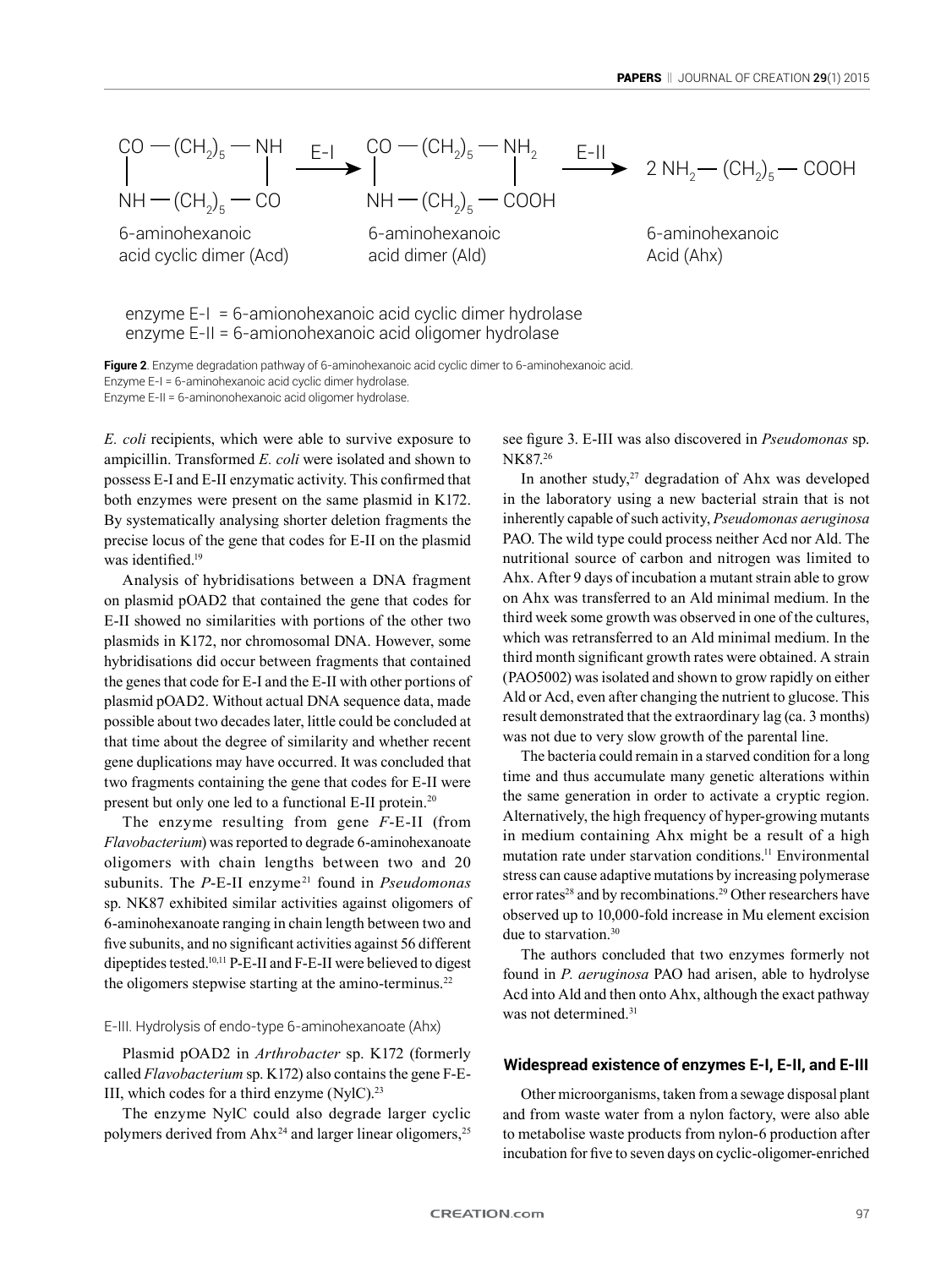

**Figure 3**. Degradation steps of nylon oligomers by enzyme E-I, E-II, and E-III (which codes for NylC).



**Figure 4**. Cleave of peptide bonds (which are amide bonds) in proteins.

waste.<sup>32</sup> All strains (two from the sewage disposal and five from the nylon factory) produced enzymes similar to E-II (called nylB in the paper) known from *Arthrobacter* K172. All but two strains from the nylon factory had similar proteins to the E-I enzyme (called nylA in the paper).<sup>33</sup>

Strain KY5R from the nylon factory was identified as *Agromyces*, and KY2 (from the sewage disposal plant) as *Kocuria*. 34 Both are alkalophilic bacteria and further experimentation revealed that they possess an additional gene that codes for an enzyme able to hydrolyse larger cyclic oligomers derived from Ahx. These enzymes were labelled  $NyIC_{p2}$  (from *Arthrobacter*),  $NyIC_{A}$  (from *Agromyces*) and  $NylC<sub>k</sub>$  (from *Kocuria*).<sup>35</sup> The polypeptides contain 355 residues in all three cases, the same ATG initiation codon, and the same Shine-Dalgarno sequences<sup>36</sup> (GGAGG). Relative to the NylC<sub>n2</sub> 355 residue sequence, NylC<sub>A</sub> and NylC<sub>K</sub> have 5 and 15 amino acid substitutions, respectively, and their genes are hypothesized to reside on the chromosome and not plasmids.37

These three enzyme variants are generated after a posttranslational proteolytic cleavage, which is a specific feature of the N-terminal nucleophile (N-tn) hydrolase family. This is significant for part 3 of this series.

Once an enzyme's scaffolding is in place, replacing just a few amino acids at specific locations can often modify the enzyme's properties. A thermostable variant of  $NylC_p^2$ produced in the laboratory by replacing four carefully selected residues was able to hydrolyse mechanically disintegrated nylon-6 powder at  $60^{\circ}$ C,<sup>35</sup> a discovery of potential industrial applications. The fragments produced tended to remain bound to the nylon polymer through hydrogen bonding but smaller fragments (<10 monomeric units) which separated from the polymer were degraded by a subsequent NylBbased reaction.<sup>38</sup>

### **Discussion**

The chemical bonds cleaved by hydrolases are present in many kinds of bio-chemicals, such as proteins (figure 4) and many kinds of enzymes are able to hydrolyse them.

Of particular interest here are amide bonds, a fundamental feature of proteins. Proteins are usually extensively modified biochemically after translation. Furthermore, after being folded in three dimensions, embedded in membranes, or linked to sugars or to other bio-molecules, the protein's amide bonds are found in a large variety of electronic and steric environments. Nevertheless, the enzymes easily recycle these proteins. With this in view, it is not particularly surprising that existing enzymes could fairly easily be modified to hydrolyse amide bonds of substances such as those shown in figures 2 and 3.

Many potential precursor candidates for E-I, E-II, and E-III, present in many varieties, are already distributed among bacterial strains. In addition, as Batten pointed out, plasmid pOAD2 has the means to enhance rapid mutations.

"There are five transposable elements on the pOAD2 plasmid. When activated, transposase enzymes coded therein cause genetic recombination. Externally imposed stress such as high temperature, exposure to poisons, or starvation can activate transposases. The presence of the transposases in such numbers on the plasmids suggests that the plasmid is designed to adapt when the bacterium is under stress."<sup>39</sup>

Negoro's group already reported<sup>40</sup> that the five IS6100 elements are *identical* on the plasmid over 880 base pairs (bp), except that the 420-bp region was duplicated in one case  $(RS-I<sub>p</sub>)$  and two of them have a reversed orientation on the plasmid. Furthermore, the IS6100 sequence was identical to the one found on *Mycobacterium fortuitum* and seems to be widely distributed among microorganisms.<sup>41</sup> Sequences similar to IS6100 were also found in *Pseudomas* sp. NK87 on plasmid pNAD2, which contains the NylA gene.<sup>23</sup> In agreement with Batten, Negoro concludes that the IS6100 sequences cannot be very ancient or they would display far more sequence variety.<sup>23</sup>

This is consistent with another key observation. Batten added:

"The Japanese researchers demonstrated that nylon degrading ability can be obtained *de novo* in laboratory cultures of *Pseudomonas aeruginosa* [strain] POA, which initially had no enzymes capable of degrading nylon oligomers. This was achieved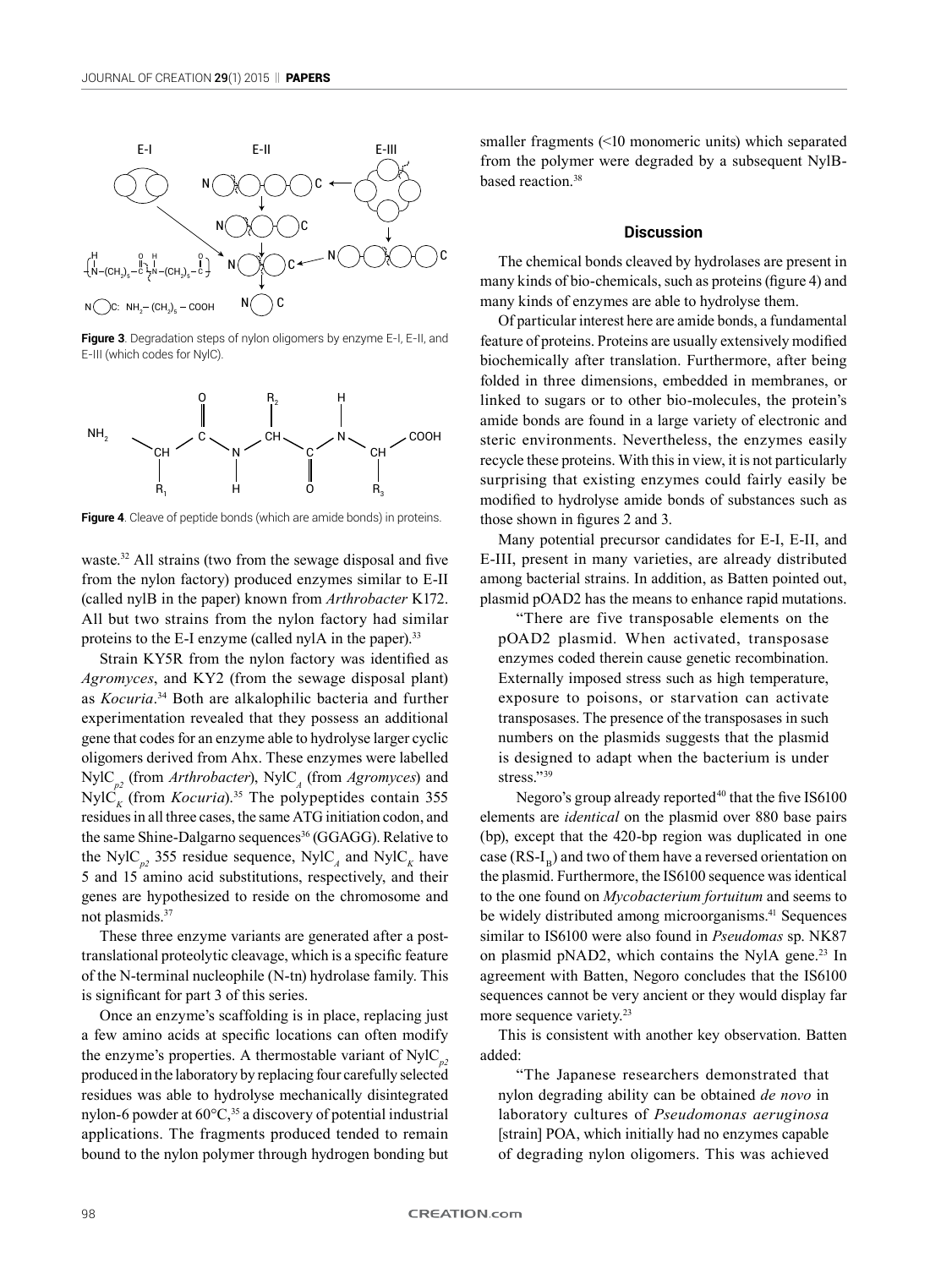in a mere nine days! The rapidity of this adaptation suggests a special mechanism for such adaptation, not something as haphazard as random mutations and selection… . It seems clear that plasmids are designed features of bacteria that enable adaptation to new food sources or the degradation of toxins."<sup>39</sup>

Another example was reported in which enzymatic activity appeared after only 14 days.<sup>42</sup> A variant of *Flavobacterium* (K1725) from which the entire E-I gene sequence had been removed, could not grow on waste which consisted primarily of 6-aminohexanoate-cyclic oligomers but did have about 5% of the activity of the unmodified K172. Plated on a minimal waste medium, cells from strain K1725 produced colonies spontaneously with activity two – to six-fold higher.

Again, all this is not very surprising because the system is very simple. As Behe pointed out,

"Those enzymes are very simple ones which simply hydrolyse precursors to nylon. That's a very simple task, which can be done even by small organic catalysts."<sup>43</sup>

Negoro also reiterated the known fact that environmental stress can lead to adaptive mutations by generating polymerase errors and, in addition, recombination can also be involved in adapting to crisis situations.<sup>44</sup> As another example, Lenski had already shown a 10,000-fold increase in bacterial Mu element excision induced by starvation, as mentioned above.<sup>30</sup>

Drake estimated a typical rate of mutation for bacteria of  $10<sup>-10</sup>$  to  $10<sup>-9</sup>$  per nucleotide per generation,<sup>45</sup> which is probably representative of plasmids. Plasmids are generally dispensable for bacteria, can be present in multiple copies, are much smaller than bacterial chromosomes, and can be transferred to other bacteria. Plasmid pOAD2, which contained genes E-I, E-II, and E-III, was reported to consist

Adaptability AdaptabilityVariety

Figure 5. Model for front-loaded adaptability. Initially there were separate categories of generalist life-forms, which specialized to new environments.

of 44,000 nucleotides.<sup>46</sup> Being so much smaller than the host chromosome, the chances are much better of avoiding a deleterious mutation somewhere along its sequence. Proportionally, many mutations should be tolerated, since plasmids need not be permanent components of the genome and therefore aren't as critically important as the main chromosome. Furthermore, several copies of a plasmid tend to be present.

For large bacterial populations, it is likely that most or all non-deleterious single nucleotide alternatives of the genes coding for E-I, E-II, and E-III precursors were already present on a plasmid, plus many cases of multiple mutations. Upon initial contact with side-products of nylon production, a minimally functional gene was already available or easily attainable after a few mutations. Strong selection under harsh mutation-increasing conditions, as created in the laboratory experiments, could then fine-tune upon a favourable starting point.

## **Adaptation vs true evolution**

Degradation of bio-chemicals or related synthetic materials by bacteria does not support the notion of macro-evolution. Creation scientists hold to the view of flexible organisms designed to cope with their environment. This flexibility includes continual adjustments, such as temperature regulation, digestion of different foods, decision making such as in normal walking, and numerous other forms on non-deterministic behaviour. Minor adjustments requiring several generations are also part of the ecological design plans. Anderson and Purdom point out that "a wide range of mutations can be shown to provide a beneficial phenotype to the cell" <sup>47</sup> but also that these mutations "frequently eliminate or reduce pre-existing cellular systems and functions. This

> has been referred to as antagonistic pleiotropy". An example is genomic truncation,48,49 whereby valuable energy and material can be saved under duress by eliminating genetic elements not needed at that time.

> These kinds of fine-tuning, linked to clear guiding processes, provide no support for evolutionary claims such as development of joints or organs from a single cell predecessor. Naturalistic mechanism must not be confused with magic. As Gatlin pointed out astutely in *Information theory and the living system*, "The words 'natural selection' play a role in the vocabulary of the evolutionary biologist similar to the word 'God' in ordinary language."50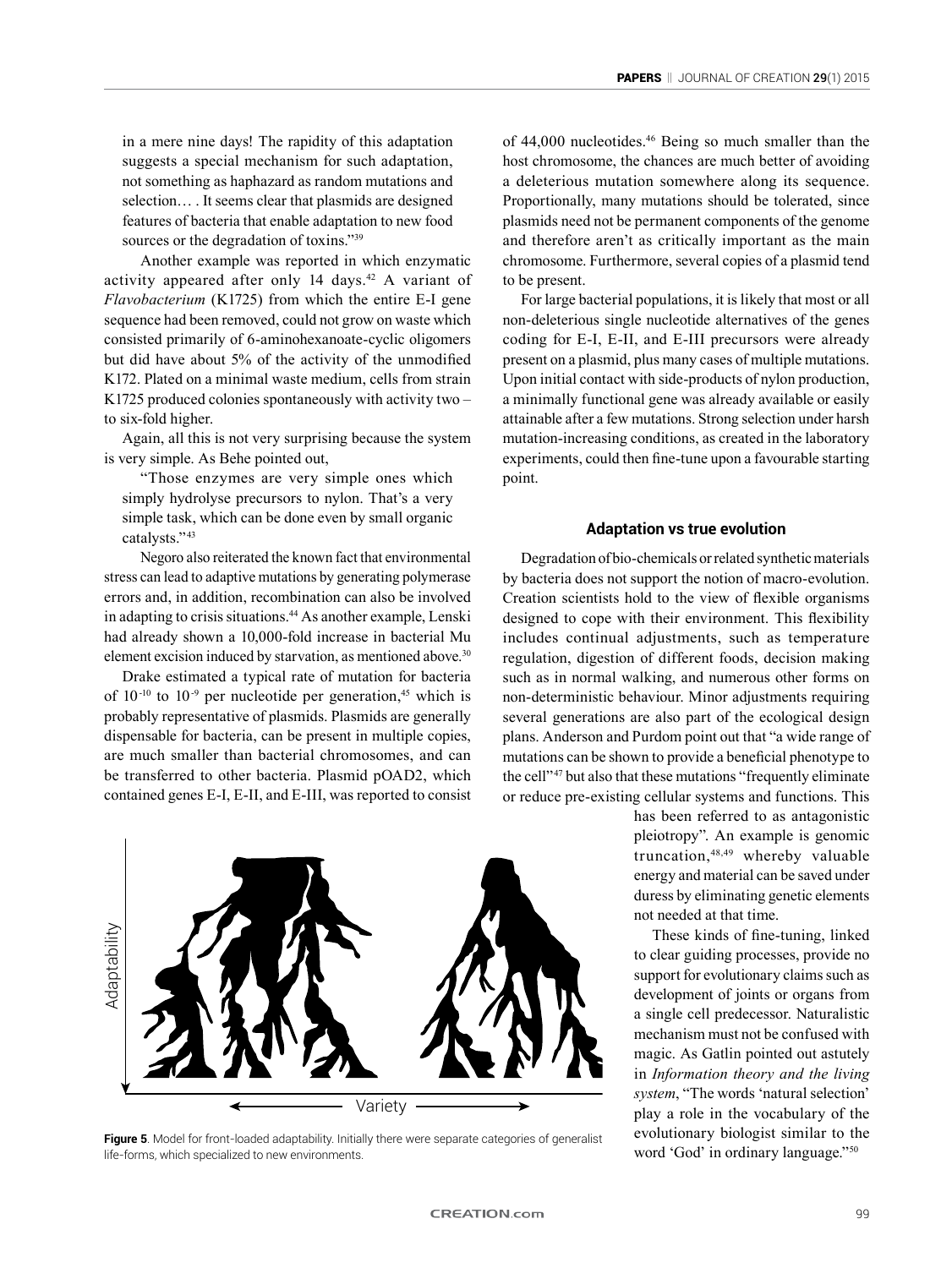## Potential for designed adaptation

Nature is full of delightful novelty, as organisms interact and adapt to new conditions. Birds don't just build a nest; there are many kinds of nests. Spiders don't just build webs; there are numerous creative variants. Neurons in the brain are not static, nor are gene circuits in the cells. They are dynamic and are refined as the need arises.

The notion of change and adjustment are implicit in man's God-given authority over nature and duty to manage it wisely.<sup>51</sup>

Based on these comments, we propose that after the six days of direct creative activity, front-loaded information was made available, able to express itself at a later time in manifold ways in response to relevant triggers. A conceptual model is shown in figure 5. Initially (at creation, then after the Flood) a limited number of members within original kinds were present with considerable potential for variation. The diagram illustrates how new species could arise within the kind, die out or features converge, which would be easy if the necessary variety-enhancing information was present in different species.

Extra robustness is hypothesized to have been designed into proteins 52,53 so that a few mutations may be tolerated with no harm. Some variants may be maintained to ensure population robustness under new conditions, or developed by a few random mutations, or by exposure of front-loaded cryptic genetic instructions.

Over time various environmental niches (which include interaction with other adapting organisms) became populated. The genes not needed for a particular circumstance were deactivated, saving energy and material. Eventually, highly specialized organisms will lose the potential for further adaption to new environments and are less fit if made to compete with members in the preceding environment.<sup>54</sup> However, this loss of adaptability is slowed down by special features, such as the ability of microorganisms to recover genetic material from other species.55–58

Terborg has emphasized the need for rapid change in biology, and proposed that VIGEs (variation-inducing genetic elements) are a designed feature to transfer genetic elements such as promoters, enhancers, binding sites, etc. to other locations, in addition to chromosomal rearrangements, leading to adaptations, new phenotypes and species. $59-62$ 

#### **Behe's first rule of adaptive evolution**

Michael Behe conducted a comprehensive study of reported adaptive mutations in viruses and bacteria 63 on the basis of what he called Functional Coded elemenTs (FCTs).

"An FCT is a discrete but not necessarily contiguous region of a gene that, by means of its nucleotide sequence, influences the production, processing, or biological activity of a particular nucleic acid or protein, or its specific binding to another molecule. Examples of FCTs are: promoters; enhancers; insulators; Shine-Dalgarno sequences; tRNA genes; miRNA genes; protein coding sequences; organellar targeting—or localization signals; intron/extron splice sites; codons specifying the binding site of a protein for another molecule (such as its substrate, another protein, or a small allosteric regulator); codons specifying a processing site of a protein (such as a cleavage, myristoylation, or phosphorylation site); polyadenylation signals; and transcription and translation termination signals."

This is very interesting, since these elements are a combination of parameters and parameter values in cellular logic processing and relevant to Truman's Coded Information Systems (CIS) Theory discussed in part 4. Behe classified the benefit from a mutation as due to one of three causes: 1) Loss of FCT; 2) Gain of FCT; and 3) Modification of function. The latter is not caused by a loss or gain of a specific FCT. "It includes point mutations as well as other mutations that have a quantitative effect on a pre-existing FCT, increasing or decreasing its strength, for instance, or shifting its activity somewhat (such as allowing a protein to bind a structurally related ligand at the same site as its normal substrate)." <sup>64</sup>

Behe concluded that virtually all adaptive mutations are due to loss of modification of a pre-existing molecular function. "... snakes have lost legs, cavefish have lost vision, and the parasitic bacterium *Mycoplasma genitalium* has lost its ability to live independently in the wild, all in an effort to become better adapted to their environments." 65

#### **Outlook**

In parts 2 and 3 of this series we will revisit the question of the origin of the three genes for enzymes E-I, E-II, and E-III. In part 3 we show that enzymes E-I to E-III are the result of small changes in the enzymatic region of activity and led to a minor modification of an existing function—simple catalytic hydrolysis of an amide bond. As discussed above, the chemical context around amide bonds is significantly variable among bio-chemical substances. The functional boundaries for E-I to E-III enzymes can be viewed to lie, with easily attained modification, within the range of activity for which they were intended to work.

Given the existence of very large bacterial populations carrying suitable predecessors for these three enzymes, and the built-in adaptability provided to bacteria to serve their environmental recycling duties, degradation of man-made synthetic materials with virtually identical functional groups as the usual target poses no difficulty to a creation scientist. It is statistically very likely that microorganisms will often be available with rearranged genomes able to adapt immediately to a new environmental challenge.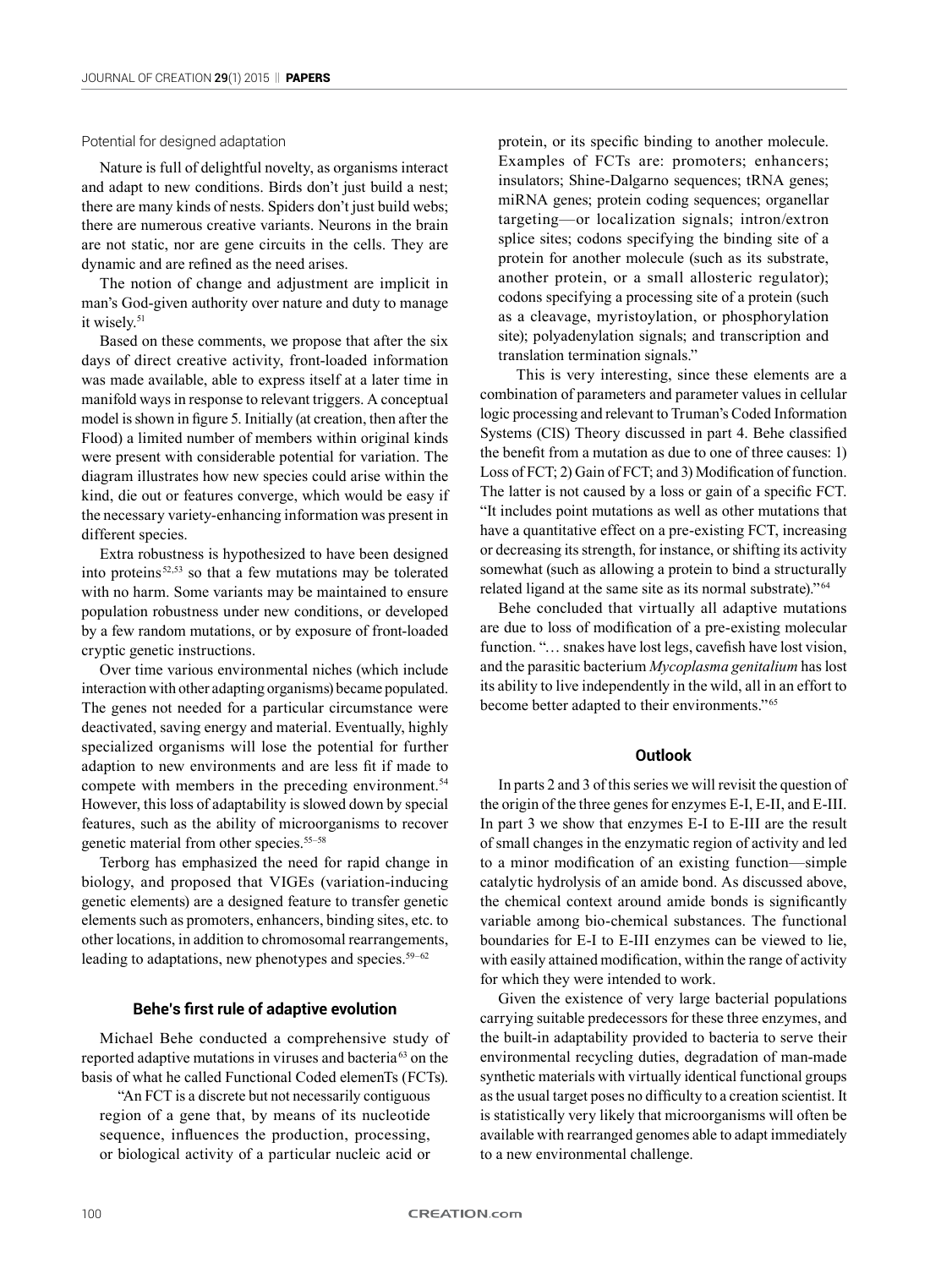# **Coded Information Systems (CIS)**

In contrast to the code of (micro) organisms, computer code is deterministic (even when elements of randomness are programmed in). In the code of life there is no complete blueprint in DNA, which specifies all possible biological outcomes. Adaptability of organisms can be understood by reflecting on how message-enhanced instructions work in biology. A separate gene was not created to degrade each unique protein. Instead, enzymes exist which are able to identify a single functional group or feature that can appear in thousands of proteins, even though the alternative chemical contexts may be very different (due to their location within folded proteins, attachment of other chemical groups, and so on).

Different enzyme variants are generally needed for a *category of problem*. Minor changes in existing enzymes could improve performance in special cases.

In part 4 we point out that flexible designs, pre-planned to respond to alternative parameters, offer an alternative to multiple dedicated programs but can be more efficient in usage of matter, energy, and maintenance. No new source of information created enzymes E-I, E-II, and E-III. Producing a variant of a general-purpose enzyme class designed to provide nutrients was facilitated by designing high populations of adaptable bacteria with very slow rates of mutation. In other words, an optimization algorithm had been set up.

## **Conclusion**

Several species of bacteria can degrade waste materials generated during the production of nylon-6. Three kinds of enzymes are used to cleave amide bonds, which are a functional group present in many kinds of bio-chemicals. We pointed out that bacteria must play important roles in ever-changing ecologies, and we view God's creative design as deliberately incorporating the necessary degree of anticipatory adaptability. It would be an incompetent God indeed who would need to prepare a separate gene for every possible amide variant. Instead, a collection of similar genes perform part of the recycling of substances by focusing of a a problem category, hydrolysing amide bonds *per se*.

New discoveries suggest the ability of bacteria to degrade newly produced synthetic substances should not be so surprising. Resistance to modern man-made antibiotics is a common trait in ancient microorganisms, demonstrating this resistance did not evolve recently. As an example, resistant bacteria have been recovered from Greenland deep ice sheet, Antarctica, and other permafrost environments.<sup>66</sup>

Small fine-tuning of an existing class of enzymatic function is not an example of the kinds of macro-evolutionary innovations required by evolutionists. What would be necessary to provide support for macro-evolution are examples of true novelty, which typically demand multiple new gene families simultaneously, to produce molecular machines and other complex features.

In part 2 we will review Ohno's popular theory that *de novo* genes arose via frameshift mutations,<sup>67</sup> and show that there are good statistical reasons to reject this hypothesis. The theory is worth examining in depth, since Ohno popularized the notion of genes having originated from much simpler oligomeric DNA repeat sequences,<sup>68</sup> and his theory is often mistakenly quoted as fact, based on these 'nylon-eating bacteria'.

In part 3 we review the work by Negoro, $69$  who showed that these amide-hydrolysing genes arose easily from existing predecessors, which discredited Ohno's theory.

In part 4 we use CIS (Coded Information Systems) Theory to interpret the existence of the three modified enzymes.

#### **References**

- 1. Alberts, B., Bray, D., Lewis, J., Raff, M., Roberts, K. and Watson J.D., *Molecular Biology of The Cell*, 3rd edn, Garland Publishing, New York, 1994.
- 2. French, D.L., Laskov, R. and Scharff, M.D., The role of somatic hypermutation in the generation of antibody diversity, *Science* **244**:1152–1157, 1989.
- 3. Tomlinson, I.M., Cox, J.P., Gherardi, E., Lesk, A.M. and Chothia, C., The structural repertoire of the human V kappa domain, *EMBO J.* **14**(18): 4628–4638, 1995.
- 4. Lin, M-Q.L., Zhu, M. and Scharff, M.D., Sequence dependent hypermutation of the immunoglobulin heavy chain in cultured B cells, *Proc. Natl. Acad. Sci. USA* **94**:5284–5289, 1997.
- 5. Schatz, D.G., Oettinger, M.A. and Schlüssel, M.S., V(D)J recombination: molecular biology and regulation, *Annu Rev Immunol.* **10**:359–383, 1992.
- 6. Truman, R., The Unsuitability of B-Cell Maturation as an Analogy for Neo-Darwinian Theory, www.trueorigin.org/b\_cell\_maturation.asp.
- 7. Chakrabarty, A.M., Plasmids in *Pseudomonas*, *Annu. Rev. Genet.* **10**:7–30, 1976.
- 8. Kinoshita, S., Kageyama, S., IBA, K., Yamada, Y. and Okada, H., Utilization of a cyclic dieter and linear oligomers of ε-aminocaproic acid by *Achromobacter guttatus* KI 72, *Agr. Biol. Chem.* **39**(6):1219–1223, 1975.
- 9. Current proposed taxonomy of K172, www.uniprot.org/taxonomy/261.
- 10. Kinoshita *et al.*, ref. 8, p. 1222.
- 11. Kinoshita, S., Negoro, S., Muramatsu, M., Bisaria, V. S., Sawada S. and Okada, H., 6-aminohexanoic acid cyclic dimer hydrolase. A new cyclic amide hydrolase produced by *Acromobacter guttatus* K172, *Eur. J. Biochem.* **80**: 489–495, 1977.
- 12. Kinoshita *et al.*, ref. 11, p. 495.
- 13. Negoro, S., Shinagawa, H., Nakata, A., Kinoshita, S., Hatozaki, T. and Okada, H., Plasmid control of 6-aminohexanoic acid cyclic dimer degradation enzymes of *Flavobacterium* sp. K172, *J. Bacteriol.* **143**(1):238–245, 1980.
- 14. Kanagawa, K., Oishi, M., Negoro, S., Urabe, I. and Okada, H., Characterization of the 6-aminohexanoate-dimer hydrolase from *Pseudomonas* sp. NK87, *J. Gen. Microbiol.* **139**:787–795, 1993.
- 15. Kanagawa, K., Negoro, S., Takada, N. and Okada, H., Plasmid dependence of *Pseudomonas* sp. strain NK87 enzymes that degrade 6-aminohexanoatecyclic dimer, *J. Bacteriol.* **171**:3181–3186, 1989.
- 16. Kinoshita, S., Terada, T., Taniguchi, T., Yukio T., Masuda, S., Matsunaga, N. and Okada, H., Purification and characterization of 6-aminohexanoicacid-oligomer hydrolase of *Flavobacterium* sp. K172, *Eur. J. Biochem.* **116**: 547–551, 1981.
- 17. Kinoshita *et al.*, ref. 16, p. 551.
- 18. Negoro, S., Taniguchi, T., Kanaoka, M., Kimura, H. and Okada, H., Plasmid-Determined Enzymatic Degradation of Nylon Oligomers, *J. Bacteriol.* **155**(1):22–31, 1983.
- 19. Negoro *et al.*, ref. 18, p. 25.